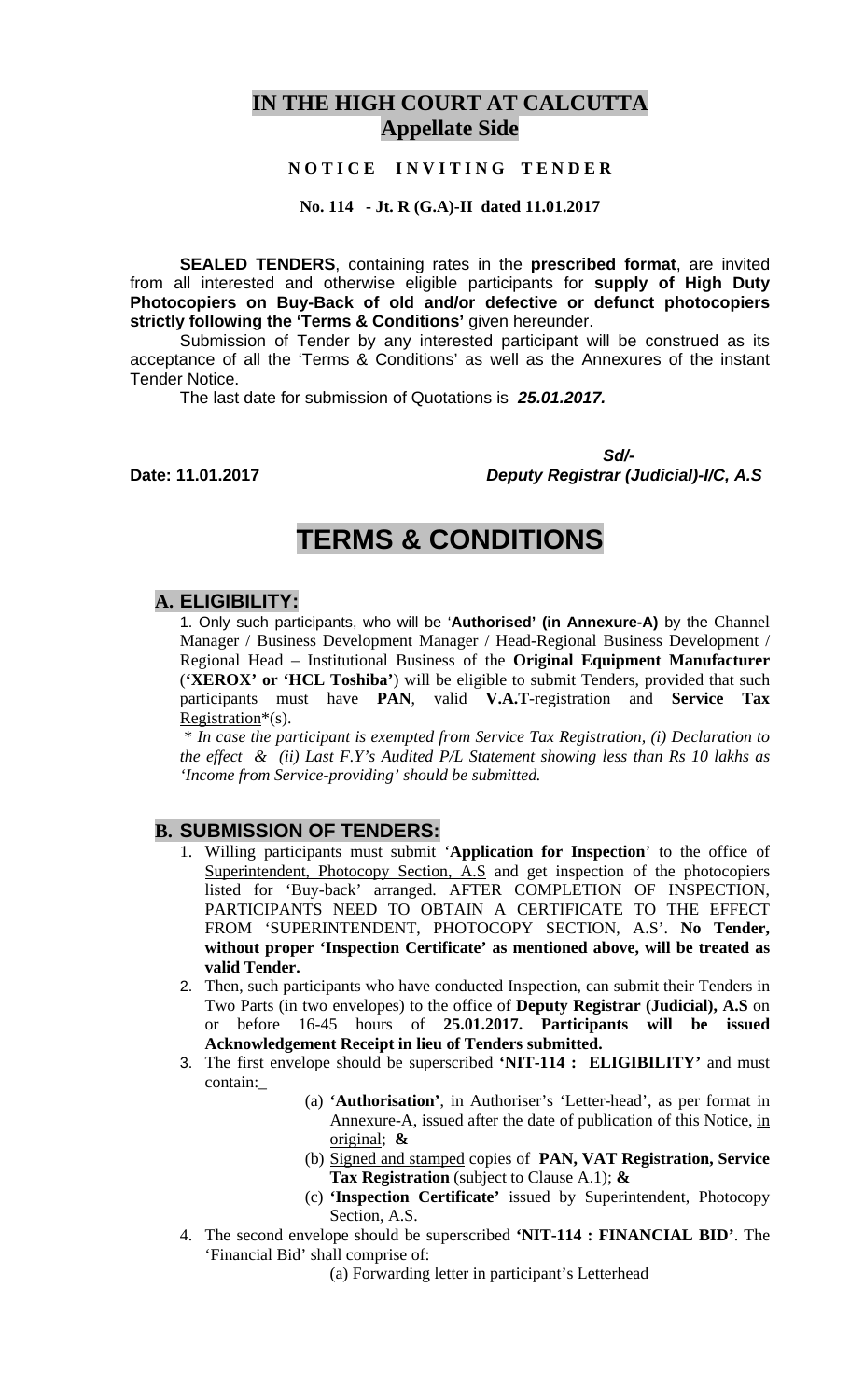(b) Tender in prescribed **Tender-format (in Annexure-B) in participant's letter-head**.

*Each page of the Financial Bid should be signed with date and stamped*.

**NOTE (I):** a] Tenders should be submitted strictly following the terms and conditions.

 b] Participants must quote rates for each and every item. Partial quotation / selective quotations will be summarily rejected.

c] **In the absence of the mandatorily prescribed 'Authorisation' or in case of absence of / invalidity of any mandatorily prescribed documents proving eligibility as enumerated herein above, the Tender of such participant will be treated as incomplete and its 'Financial Bid(s)' will not be opened and reckoned, and its Tender will be summarily rejected.**

d] All envelopes forming part of Tender should be **'gala-sealed'** , i.e closed and sealed with shellac, not merely stapled, or closed with adhesive tapes etc.

5. **Inspection of listed devices can be made on any working day, on 'as is, where is' condition, between 16.01.2017 and 20.01.2017 (both days inclusive), between 12 noon and 3 pm**.

### **C. LAST DATE OF SUBMISSION OF TENDERS:**

1. The last date for submission of Tenders is **16-45 hours of 25.01.2017 ,** irrespective of whether hand-delivered, or sent by post or courier.

### **D. OPENING OF TENDERS:**

1. Tenders will be opened by Ld. Joint Registrar (General Administration-II) & Deputy Registrar (Judicial), A.S on **27.01.2017 or 30.01.2017** during office-hours.

#### **E. COMPULSORY 'BUY-BACK' OF OLD PHOTOCOPIERS:**

1. The Hon'ble Court intends to dispose of 1 (one) WC 238, 1 (one) WC 5638, 1 (one) WC 5225, 2 (two) WC 5020DN and 1 (one) Phaser 3100MFP machines on *'as is, where is, how is'* basis. Details:

| <b>BRAND &amp; MODEL</b>       | <b>SERIAL</b> | <b>INSTALLED IN</b>               |
|--------------------------------|---------------|-----------------------------------|
|                                | <b>NUMBER</b> |                                   |
| WC 238<br><b>XEROX</b>         | 2233914986    | Main Xerox (Photocopy) Section    |
| WC 5638<br><b>XEROX</b>        | 3631571670    | Main Xerox (Photocopy) Section    |
| <b>WC 5225</b><br><b>XEROX</b> | 3315706415    | Main Xerox (Photocopy) Section    |
| XEROX WC5020DN                 | 3315155583    | Main Xerox (Photocopy) Section    |
| XEROX WC5020DN                 | 3315167697    | <b>Criminal Editorial Section</b> |
| XEROX Phaser 3100MFP           |               | O/O Jt. Registrar (Genl. Admn.)   |

# **F. HIGH-DUTY PHOTOCOPIERS TO BE SUPPLIED ON 'BUY-BACK':**

- 1. High-duty Photocopiers of 'XEROX' or 'HCL TOSHIBA' brands are wanted.
- 2. Each High-duty Photocopier need to be '**full duplex**' with '**networking' facility**', and should **process** 'Legal Size' papers.
- 3. Number of High-Duty Photocopier Units to be supplied on 'Buy-Back':

| Srl. | To be installed at | ON BUY-BACK OF:         | <b>REQUIRED:</b>                           |  |  |
|------|--------------------|-------------------------|--------------------------------------------|--|--|
| Ι.   | Main Xerox         | WC 238 $(2233914986)$ & | <b>1 (one)</b> photocopier-unit 'XEROX' or |  |  |
|      | <b>Section</b>     | WC5020DN (3315155583) & | HCL Toshiba' B/W-photocopier of            |  |  |
|      | (Photocopy)        |                         | minimum 45ppm speed with minimum 110-      |  |  |
|      | Section), A.S.     |                         | sheet RADF/DADF & minimum 1800-sheet       |  |  |
|      |                    |                         | capacity L.C.F/H.C.F                       |  |  |
|      |                    |                         |                                            |  |  |
| 2.   | Main Xerox         | WC 5638 (3631571670)    | <b>1 (one)</b> photocopier-unit 'XEROX' or |  |  |
|      | Section            |                         | HCL Toshiba' B/W-photocopier of            |  |  |
|      |                    |                         |                                            |  |  |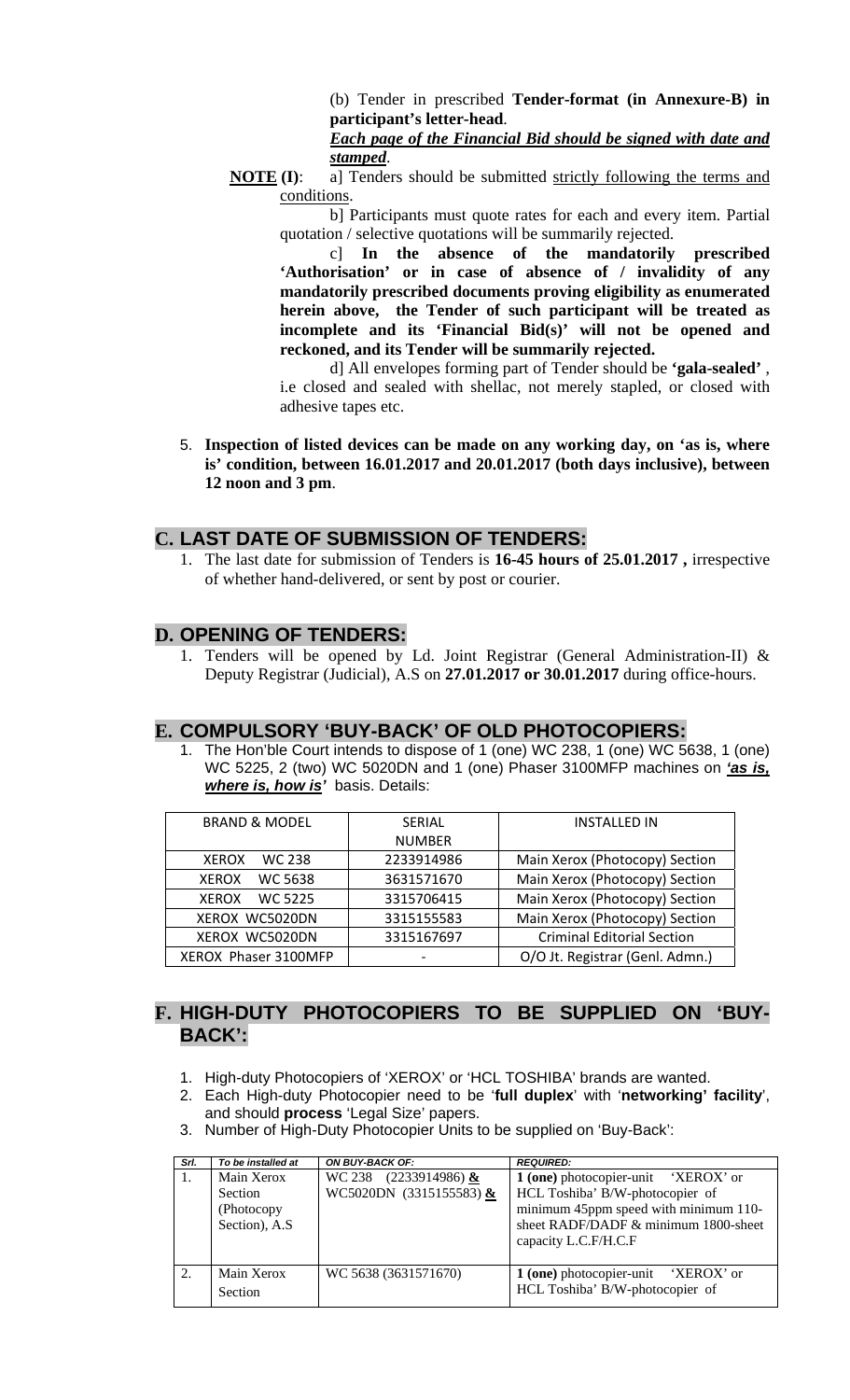|                             | (Photocopy<br>Section), A.S.                                        |                           | minimum 45ppm speed with minimum 110-<br>sheet RADF/DADF $\&$ minimum 1800-sheet<br>capacity L.C.F/H.C.F                                                                            |
|-----------------------------|---------------------------------------------------------------------|---------------------------|-------------------------------------------------------------------------------------------------------------------------------------------------------------------------------------|
| $\mathcal{F}_{\mathcal{L}}$ | Main Xerox<br>Section<br>(Photocopy)<br>Section), A.S.              | WC 5225<br>(3315706415)   | 1 (one) photocopier unit 'XEROX' or<br>'HCL Toshiba' B/W-photocopier of<br>minimum 45ppm speed with minimum 110-<br>sheet RADF/DADF $\&$ minimum 1800-sheet<br>capacity L.C.F/H.C.F |
| 4.                          | Criminal<br>Editorial<br>Section, A.S.                              | WC 5020DN<br>(3315136740) | 'XEROX' or 'HCL<br>1 (one) photocopier<br>Toshiba' B/W – Photocopier of minimum<br>35ppm speed with minimum 110-sheet<br>RADF/DADF                                                  |
| 5.                          | Office of Joint<br>Registrar<br>(General<br>Administration),<br>A.S | Phaser 3100MFP            | 1 (one) photocopier 'XEROX' or 'HCL<br>Toshiba' $B/W - Photocopier of 20-22 ppm$<br>speed (Full Duplex)                                                                             |

# **G. ADDITIONAL MANDATORY OFFERS THAT NEED TO BE MADE:**

1. Willing participants **must** offer **minimum '3 years' 'Defect Liability Period'**  from the date of installation.

*'Defect Liability Period' means that the O.E.M / its Authorised Vendor shall be liable for all defects arising within such period and shall take measures to remove all defects and repair machines by supplying new, genuine spares/parts/components (in-built/ancillary/cosmetic) without any additional cost whatsoever.* 

- 2. Willing participants must offer **'Full Replacement Guarantee'** of **minimum 6 (six) years or minimum 20,00,000 (Twenty Lakh) copies, whichever is earlier**.
	- *That is, in case any supplied photocopier and/or installed DADF/RADF and/or HCF/LCF gets irreparable or unusable, due to any technicalfault/service-provider's negligence or inaction or failure or intentional lapses or irregularity within 6 (six) years or before producing 20,00,000 (Twenty Lakh) copies whichever is earlier, such photocopier and/or DADF/RADF and/or HCF/LCF should be replaced, without any additional cost whatsoever, with a new, unused one of equal or better specification***.**

### **H. MISCELLANEOUS:**

- 1. In case of Service Calls, the selected concern(s) shall ensure that Service Call Statement/Report is duly endorsed by the Section Officer/Superintendent/competent Assistant of the Section/Department concerned and/or Superintendent, Photocopy Section (Main Xerox Section, A.S).
- 2. The selected concern(s) shall submit 'Maintenance Matrix', or names, designations and contact details of competent officials and technicians, to Superintendent, Photocopy Section.
- 3. The selected concern(s) shall have to take possession of the photocopier(s) on 'Buy Back' **within 3 working (days) of receiving written intimation to the effect, failing which the Hon'ble Court may dislocate and dispose of the same(s)**.
- 4. The selected concern(s) shall remain indemnified against such defects to photocopier-unit(s) that are resultant of mishandling, electrical short-circuits, natural calamities and rampage.

><><><><><><><><><><><><><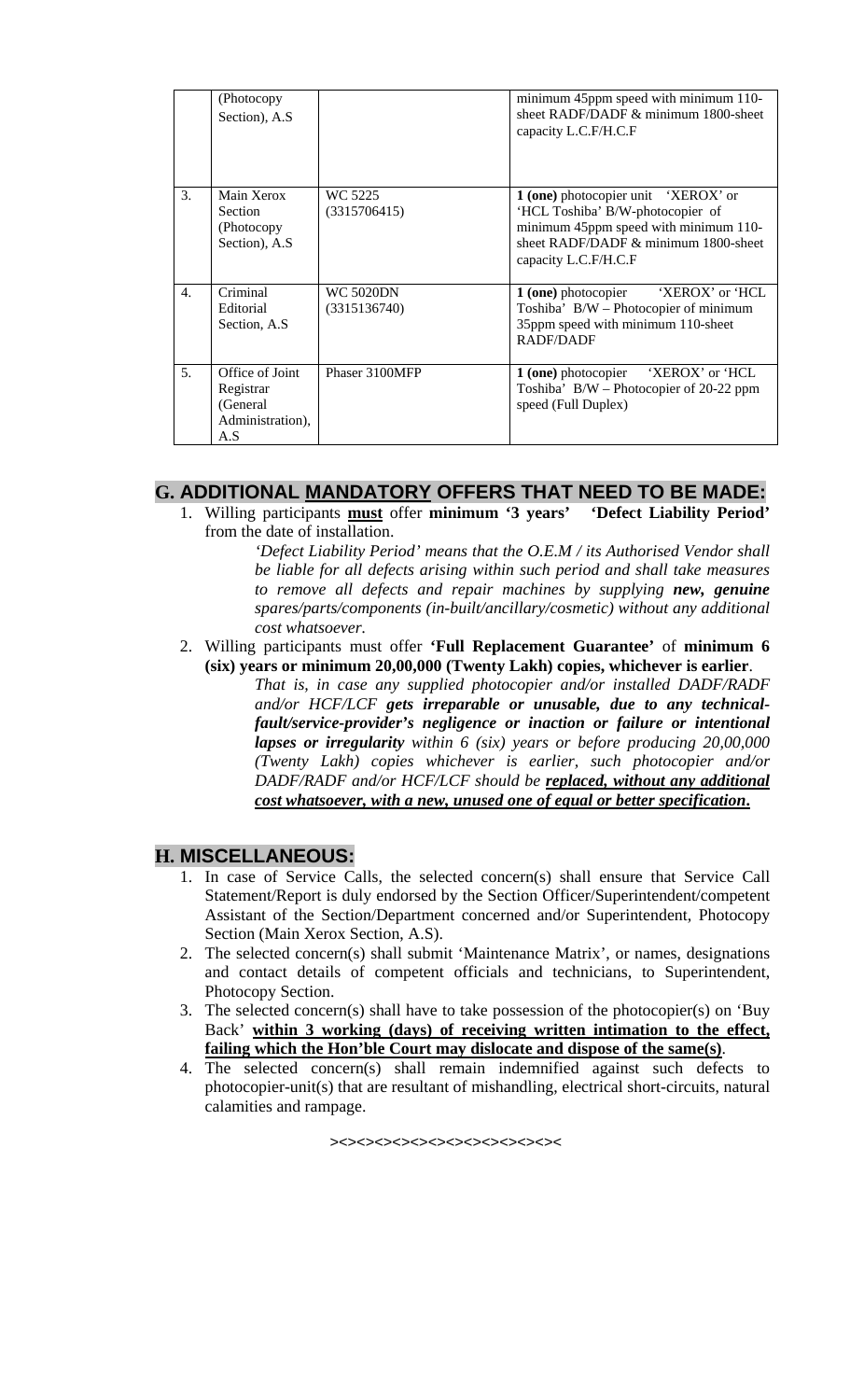### **ANNEXURE – A**

### **'LETTER OF AUTHORISATION'**

**To The Registrar (Administration), High Court, Appellate Side, Calcutta, Kolkata – 700001.** 

Ref: Hon'ble Court's Tender Notice No. \_\_\_\_\_\_\_\_\_\_\_ dated \_\_\_\_\_\_\_.

Sir,

| registered office at <u>the contract of the contract of the contract of the contract of the contract of the contract of the contract of the contract of the contract of the contract of the contract of the contract of the cont</u> |
|--------------------------------------------------------------------------------------------------------------------------------------------------------------------------------------------------------------------------------------|
|                                                                                                                                                                                                                                      |
| products with guaranteed replacement, quote rates for supplies and servicing etc to the Hon'ble                                                                                                                                      |
| Calcutta High Court and it is hereby permitted to participate in the tender process of Hon'ble                                                                                                                                       |
| High Court at Calcutta notified through Notice Inviting Tender bearing number                                                                                                                                                        |
|                                                                                                                                                                                                                                      |
|                                                                                                                                                                                                                                      |

 $\overline{\phantom{a}}$  , and the contract of the contract of the contract of the contract of the contract of the contract of the contract of the contract of the contract of the contract of the contract of the contract of the contrac

(*Signature)* 

Name:……………………………………..

Designation: …………………………….

Date: …………………….

Seal:

*Note: To be submitted in Authoriser's Letter Head.*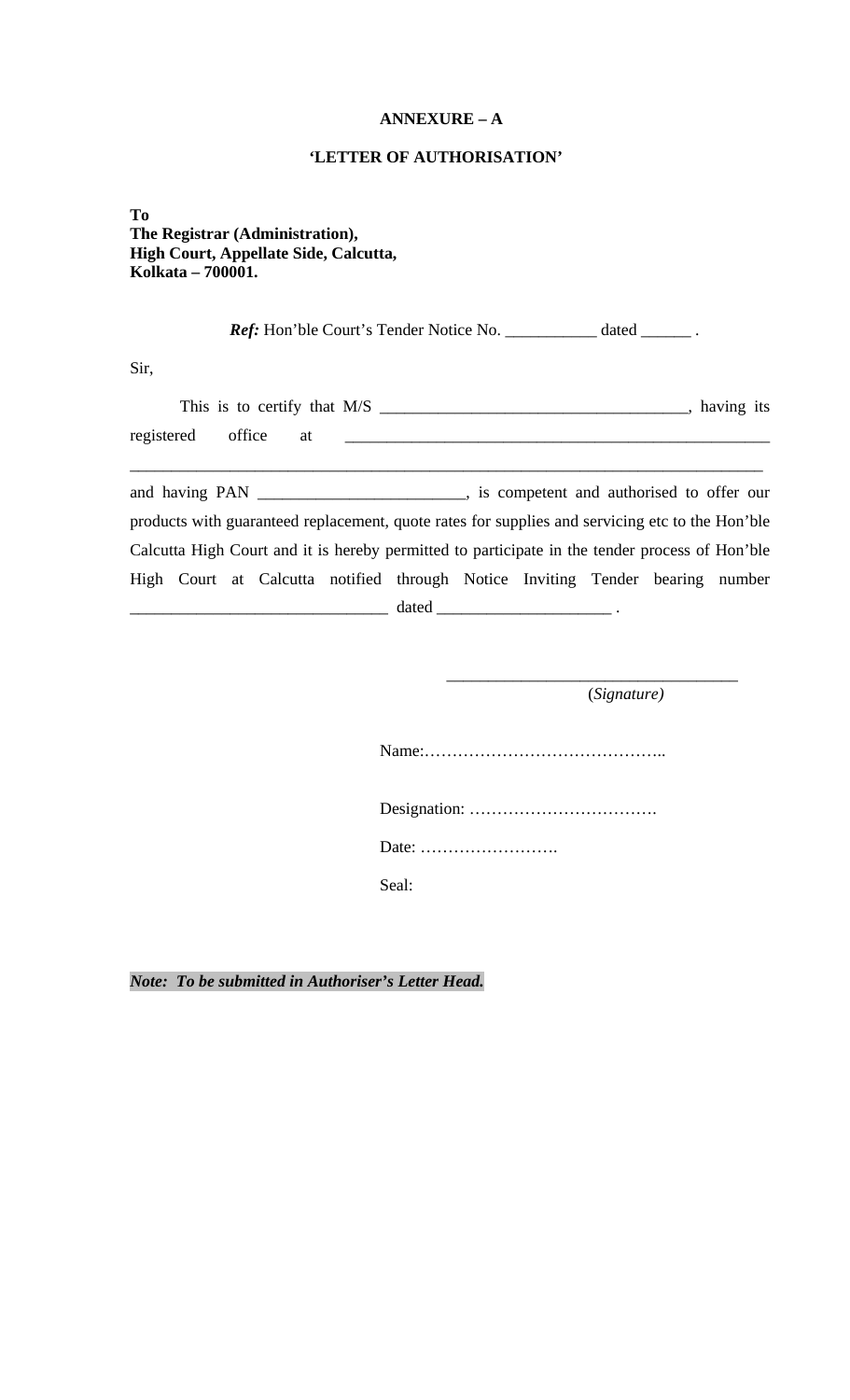# **ANNEXURE – B ('FINANCIAL BID')**

### **To The Deputy Registrar (Judicial), High Court, A.S, Calcutta.**

**Sub: Tender in response to \_\_\_\_\_\_\_\_\_\_\_\_\_\_\_\_\_\_\_\_\_\_\_\_\_\_\_\_\_\_\_\_\_\_\_\_\_\_\_\_\_\_\_\_\_\_\_\_\_\_** 

#### **NAME:**

# **PAN:**

| Srl.             | <b>REQUIRED:</b>                                                                                                                                                                                                                                                                                                                      | <b>BRAND &amp; MODEL OF</b><br><b>PHOTOCOPIER AND CAPACITY OF</b><br><b>ACCESSORIES</b><br>(RADF/DADF or LCF/HCF) | <b>RATE</b><br>(excludin<br>g<br>applicabl<br>e Taxes) | BUY-<br><b>BACK</b><br>Value | TOTAL SUPPLY RATE<br>(excluding Taxes)<br>[Rate - Buy Back Value]<br>Both in FIGURES & WORDS |
|------------------|---------------------------------------------------------------------------------------------------------------------------------------------------------------------------------------------------------------------------------------------------------------------------------------------------------------------------------------|-------------------------------------------------------------------------------------------------------------------|--------------------------------------------------------|------------------------------|----------------------------------------------------------------------------------------------|
| 1.               | 1(one)<br>'XEROX' or 'HCL Toshiba'<br>B/W photocopier of minimum<br>45ppm speed with minimum<br>110-sheet RADF/DADF<br>&<br>minimum 1800-sheet capacity<br>L.C.F/H.C.F,<br>against BUY-<br><b>BACK</b><br>of<br><b>WC</b><br>238<br>(2233914986) & WC5020DN<br>(3315155583)<br>Main<br>Section<br>For<br>Xerox<br>(Photocopy Section) | 'Defect Liability Period':<br>'Full Replacement Guarantee<br>Period':                                             |                                                        |                              |                                                                                              |
| 2.               | 1(one)<br>'XEROX' or 'HCL Toshiba'<br>B/W photocopier of minimum<br>45ppm speed with minimum<br>110-sheet RADF/DADF<br>&<br>minimum 1800-sheet capacity<br>L.C.F/H.C.F,<br>against<br>BUY-<br><b>BACK</b><br>5638<br>- of<br><b>WC</b><br>(3631571670)<br>Main<br>For<br>Xerox<br>Section<br>(Photocopy Section)                      | 'Defect Liability Period':<br>'Full Replacement Guarantee<br>Period':                                             |                                                        |                              |                                                                                              |
| 3.               | 1(one)<br>'XEROX' or 'HCL Toshiba'<br>B/W-photocopier of minimum<br>45ppm speed with minimum<br>110-sheet RADF/DADF &<br>minimum 1800-sheet capacity<br>L.C.F/H.C.F, against BUY-<br>BACK of WC 5225<br>(3315706415)<br>For Main Xerox Section<br>(Photocopy Section)                                                                 | 'Defect Liability Period':<br>'Full Replacement Guarantee<br>Period':                                             |                                                        |                              |                                                                                              |
| $\overline{4}$ . | 1(one)<br>'XEROX' or 'HCL Toshiba'<br>B/W -Photocopier of minimum<br>35ppm speed with minimum<br>110-sheet RADF/DADF,<br>against BUY-BACK of<br>WC 5020DN (3315136740)<br>For Criminal Editorial Section                                                                                                                              | 'Defect Liability Period':<br>'Full Replacement Guarantee<br>Period':                                             |                                                        |                              |                                                                                              |